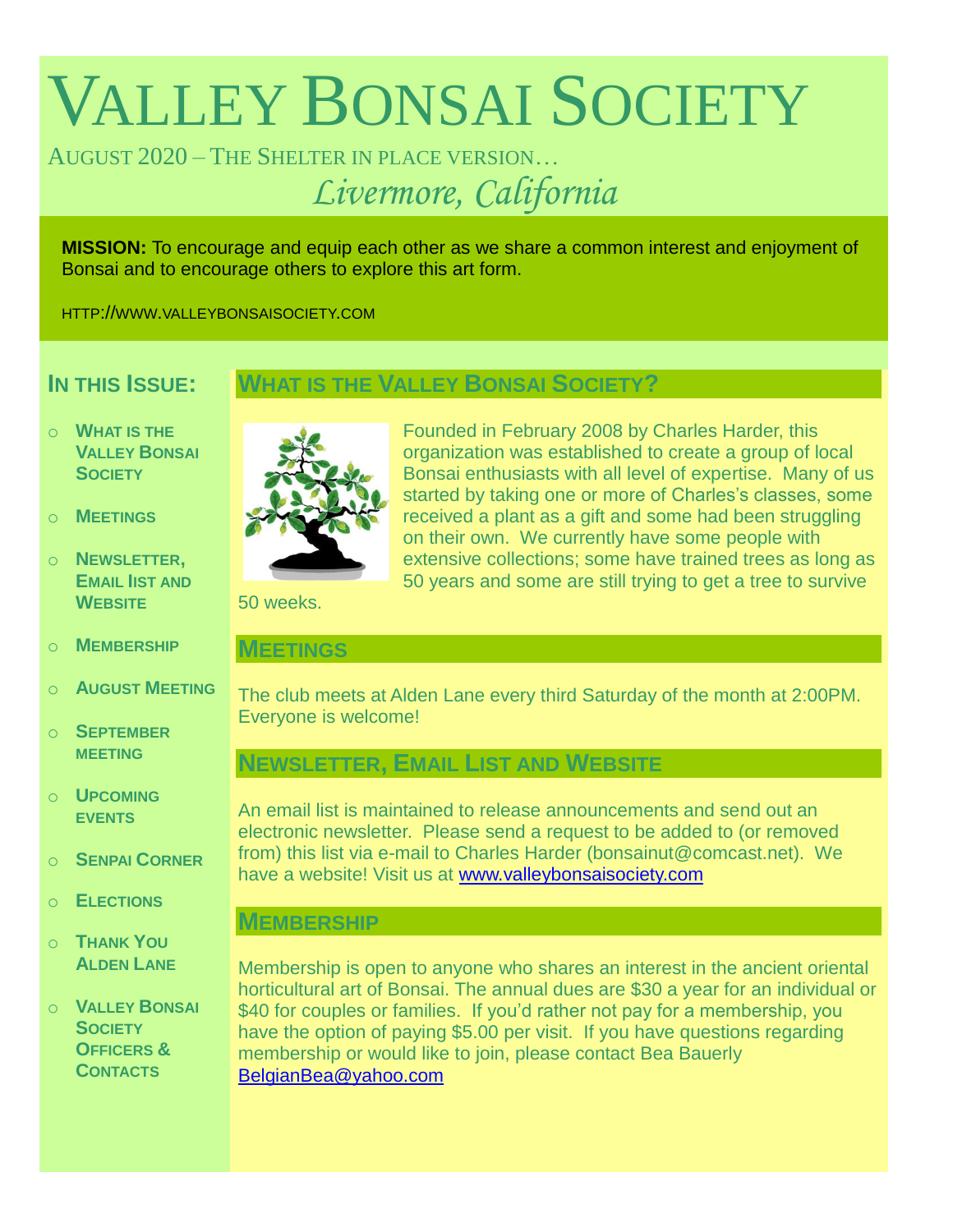## **AUGUST MEETING**

Our August meeting was really hot. However, a few of us braved the heat and went out. Even though I had called and confirmed, Calaveras Nursery decided to close up early – it was too hot I guess, so we re-grouped and headed on to Regan nursery. The selection was good and several people brought home some hidden gems, plus a couple of items for the yard. I did not go on to Grove Way Bonsai, but there were a few brave souls, so we will have to get their report when next we see them.

#### **SEPTEMBER MEETING**

For this month, Bea has arranged for us to meet at Olivina and see the olive orchard and have the owner talk about olive trees and olive oil. It is going to be an hour later than our normal meeting so it should be a good time and interesting to hear about olive trees.

#### **UPCOMING EVENTS**

## **Stay tuned…**

#### **SENPAI CORNER**

We continue with the shelter in place… and I find myself busier than ever. I have a lot of responsibility at work, which takes up a large portion of my days/nights and sometimes weekends…. but it pays the bills. Plus I am working on re-designing my back yard. As I mentioned in a previous Senpai corner, I am leaving my trees alone for this growing season, but I find myself with concave cutters in hand and telling myself that even though I am growing a sacrificial branch, that it is getting "just a bit too tall" and might be peeking over the fence. What? I'm glad you asked. A sacrificial branch is one that you allow to grow un-impaired for at least one full growing season, to either thicken up the trunk quickly or a lower branch. Sometimes to just bring back some vigor and new energy to the tree. Eventually you will cut it out or cut it back hard, but for that period of time, it will give your tree a little growing room. Stay safe and stay sane.

#### **ELECTIONS**

.

Positions on the Board are still available. Please contact Bea if you are interested.

## **THANK YOU ALDEN LANE**